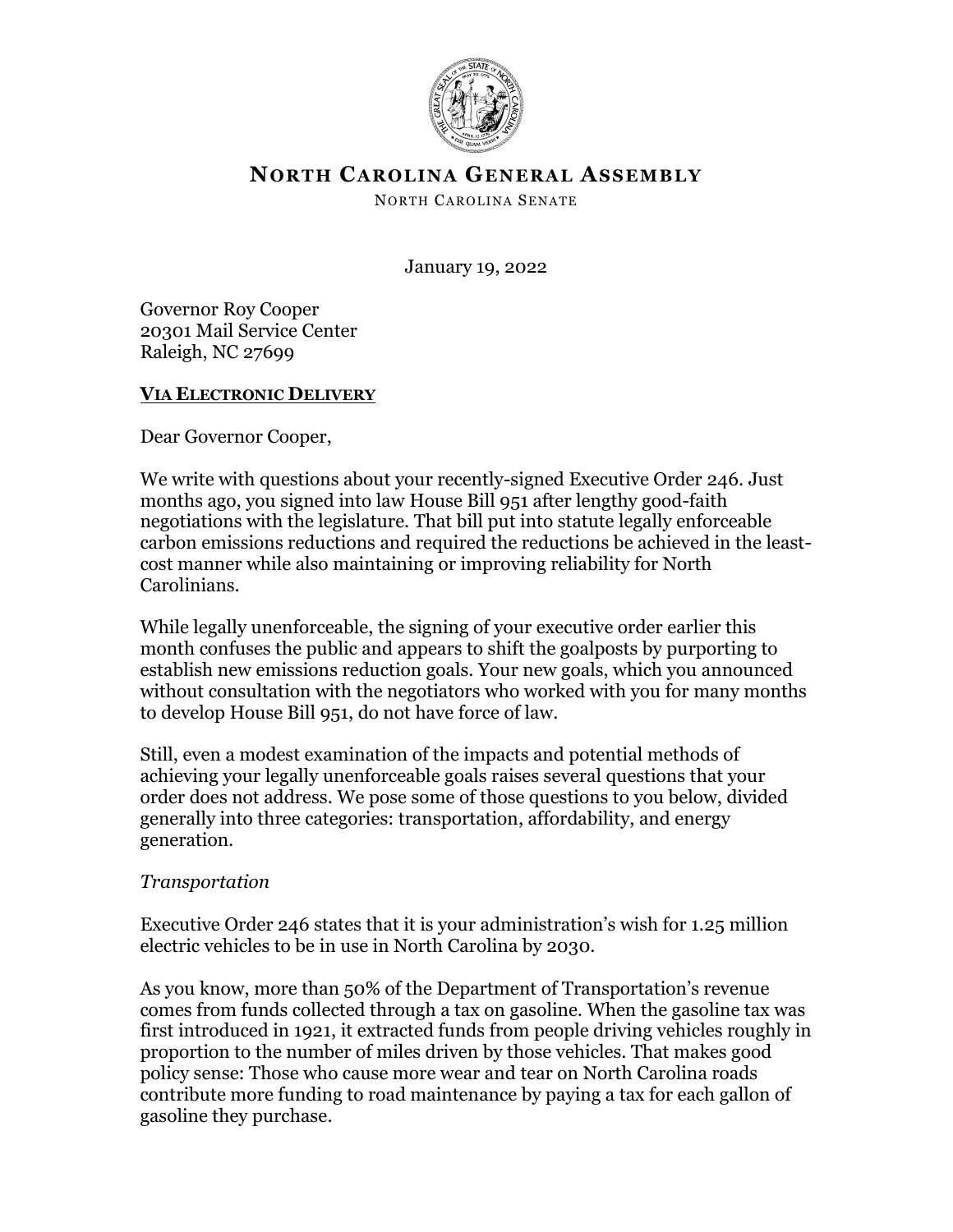Of course, times and technology have changed since the gasoline tax was first created. It is now possible for an electric vehicle to cause wear on tear on a North Carolina road without its operator contributing anything at all to road maintenance through the gasoline tax. Only operators of gasoline-powered vehicles contribute to road maintenance through the gasoline tax, and as the number of electric vehicles increases, the burden for funding road maintenance will fall on an ever-smaller number of drivers.

It may very well be your administration's goal to discourage use of gasolinepowered vehicles by forcing their drivers to pay a gasoline tax that other drivers do not have to pay, but as a basic matter of adequate funding for road maintenance such a scheme is untenable. This issue is what motivates our questions:

- Do you intend to supplement your Executive Order or request legislation to make up the road maintenance revenue that would be lost with a dramatic increase in vehicles that pay a smaller or no gasoline tax?
- Do you believe, as a matter of fairness, that operators of electric vehicles should contribute the same amount as operators of gasoline-powered vehicles to maintain the roads and other infrastructure that they use?
- If you believe operators of electric vehicles should not have to contribute to road maintenance at the same level as other vehicles, could you please offer your rationale for such a policy?

Like gasoline-powered vehicles, electric vehicles must also have access to stations to refuel (or recharge).

- Is it your administration's assumption that electric vehicle recharging stations will be created to accompany the increase in electric vehicle market share?
- If that natural market growth does not meet your administration's 2030 goal, what do you recommend should happen?

## *Affordability*

House Bill 951 was drafted with affordability at the forefront of our minds. As you know, electric vehicles are more expensive up front, and repairs are more costly than internal combustion engine vehicles. The impact of these higher costs will disproportionally impact low- and middle-income North Carolinians. How do you plan to mitigate the impacts of Executive Order 246 on our low- and middleincome citizens?

## *Energy Generation*

We will turn now to questions about your administration's legally unenforceable emissions reduction goals, which you now offer just months after we successfully negotiated emissions reductions goals that *are* legally enforceable in House Bill 951.

The policy decisions surrounding energy are far more complicated than simply listing goals. We all know this from the extensive negotiations that took place just a few months ago.